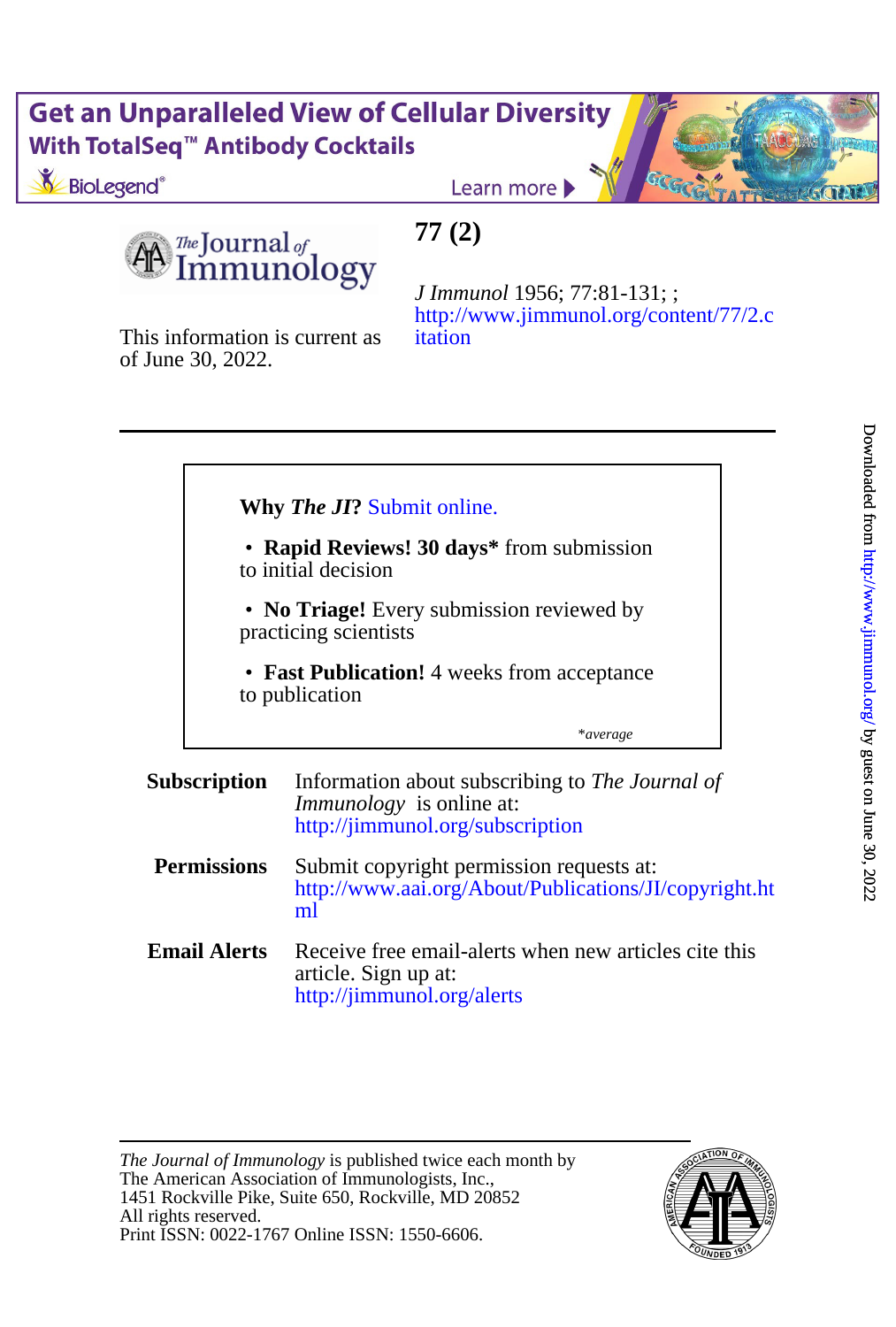### CONTENTS

## **N~MEE~ 1, JULY** 1956

| Effects of Trypsin and Certain Surface-Active Agents on Meningo-Pneumonitis Virus and on Nor-<br>- 1 |  |
|------------------------------------------------------------------------------------------------------|--|
| Growth of Histoplasma capsulatum in Normal, Superinfected and Immunized Mice. Donald A.              |  |
| 15                                                                                                   |  |
| Immunologic Studies on Persons Residing in a Plague Endemic Area. Francis E. Payne, Joseph           |  |
| 24                                                                                                   |  |
| The Tuberculin Reaction. VI. Studies on the Effect of Tuberculin on Tissue Cultures of the Corneas   |  |
| of Tuberculin-Sensitive Guinea Pigs. Karl J. May and Russell S. Weiser<br>34                         |  |
| Determination of Neutralizing Antibodies against Mumps Virus in HeLa Cell Cultures. Friedrich        |  |
| 40                                                                                                   |  |
| Suppressive Activity of Xerosin on Allergic and Other Inflammatory Reactions of the Skin in          |  |
|                                                                                                      |  |
| A Quantitative Study of a Technique of Double Diffusion in Agar. John R. Preer, Jr 52                |  |
| The Behavior in the Coombs Test of Anti-A and Anti-B Produced by Immunization with Various           |  |
| Blood Group A and B Substances and by Heterospecific Pregnancy. Frederic C. McDuffie and             |  |
|                                                                                                      |  |
| The Toxic Action of Preparations Containing the Oxygen-Labile Hemolysin of Streptococcus pyo-        |  |
| genes. V. Mechanism of Refractoriness to the Lethal Effect of the Toxin. Robert Rowen and            |  |
|                                                                                                      |  |

### **NUMBER 2, AUGUST** 1956

| Changes in Activity of Newcastle Disease Virus after Adaption to Ehrlich Ascites Tissue Culture.        |  |
|---------------------------------------------------------------------------------------------------------|--|
|                                                                                                         |  |
| The Relationship between the Dose of Taiwan Cobra (Naja atra) and Taiwan Habu (Trimeresurus             |  |
|                                                                                                         |  |
| Precipitin Production in Chickens. XIII. A Quantitative Study of the Effect of Simultaneous Injec-      |  |
|                                                                                                         |  |
| Use of Fallopian Tube as Source of Tissue in the Cultivation of Poliomyelitis Virus. Enriqueta          |  |
|                                                                                                         |  |
|                                                                                                         |  |
| A Study of Antigenic Relationships between Trichinella spiralis and Salmonella typhi. Lawrence          |  |
|                                                                                                         |  |
| Effects of Heat on the Sensitizing and Shocking Properties of Hemophilus pertussis. Leon S. Kind. . 115 |  |
| Immunological Cross Reactions Studies by the Ouchterlony Gel Diffusion Technique. Theory and            |  |
|                                                                                                         |  |
| Immunization of Humans with a Chick Embryo Adapted Strain of MEF1 Poliomyelitis Virus. M.               |  |
| Roca-Garcia, H. Koprowski, G. A. Jervis, T. W. Norton, T. L. Nelson and H. R. Cox 123                   |  |

## **NUMBER 3, SEPTEMBER** 1956

| Studies of Chemotaxis in a Simple Chamber Including Observations Using Cells from Allergic Hu-  |  |
|-------------------------------------------------------------------------------------------------|--|
|                                                                                                 |  |
| Studies on Diphtheria-Pertussis-Tetanus Combined Immunization in Children. I. Heterologous      |  |
| Interference of Pertussis Agglutinin and Tetanus Antitoxin Response by Pre-existing Latent      |  |
| Diphtheria Immunity. Bei-Loo Chen, Chi-Tao Chou, Chien-Tao Huang, Yao-Tung Wang,                |  |
|                                                                                                 |  |
| A Misleading "Reaction of Identity" in Agar Diffusion Precipitin Studies of Tetanus Antitoxin.  |  |
|                                                                                                 |  |
| Antigenic Studies on the Psittacosis-Lymphogranuloma Venereum Group of Viruses. IV. Studies     |  |
| on Cutaneous Hypersensitivity in Chickens Infected with Ornithosis Virus. Albert A. Benedict    |  |
|                                                                                                 |  |
| Precipitin Production in Chickens. XIV. Effect of Dilution of Chicken Antisera on the Amount of |  |
|                                                                                                 |  |
|                                                                                                 |  |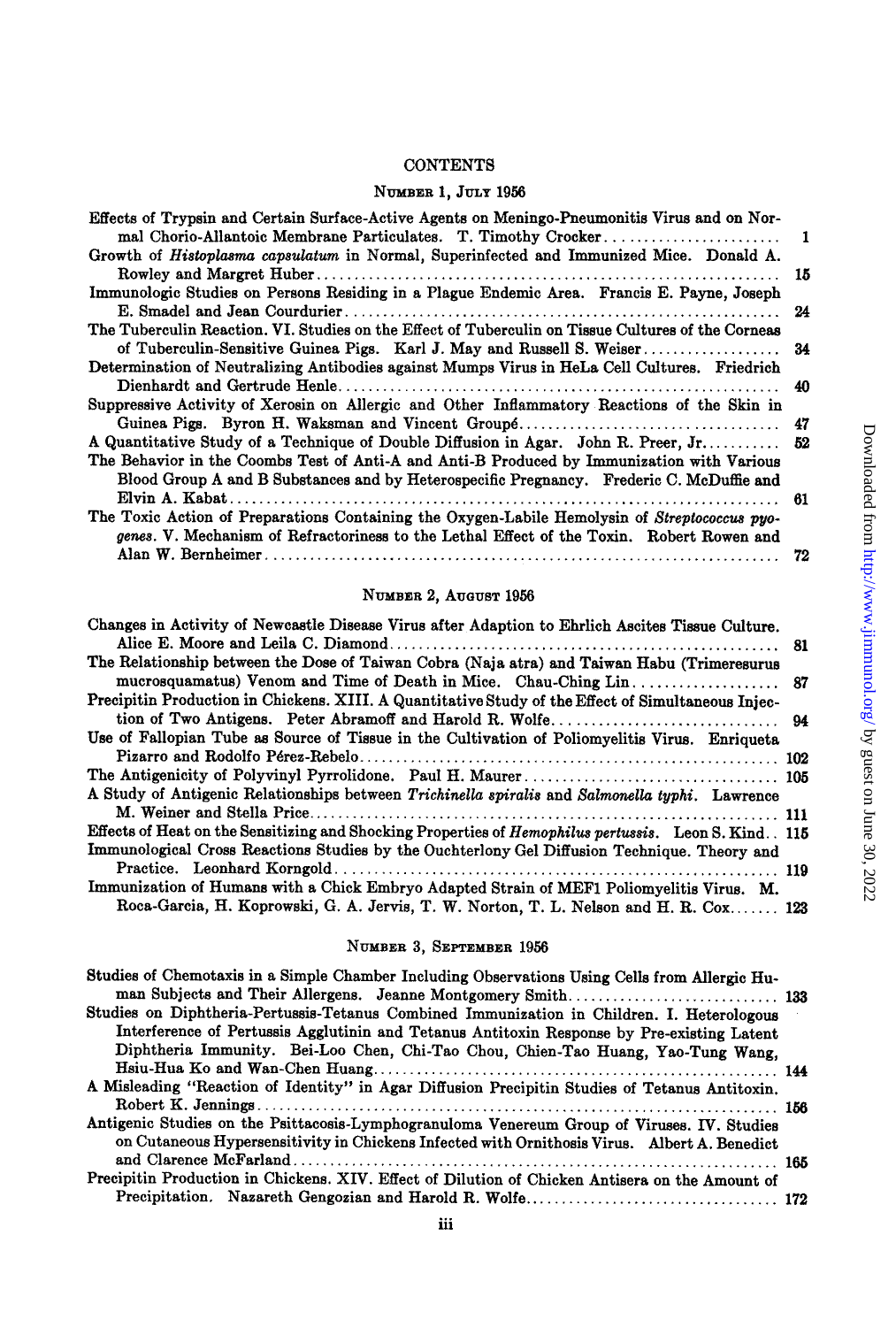### iv CONTENTS [voL. 77

| Behavior of the Rheumatoid Arthritis Agglutinating Factor with Immune Precipitates. John H.   |  |
|-----------------------------------------------------------------------------------------------|--|
|                                                                                               |  |
|                                                                                               |  |
| A Comparative Study of Methods Used for Analysis of Specific Precipitates in Quantitative Im- |  |
|                                                                                               |  |
| A Study of the Cellular Distribution of Forssman Antigen in Various Species. Nobuo Tanaka and |  |
|                                                                                               |  |

### **NUMBER 4, OCTOBER 1956**

| Poliomyelitis Virus in the Central Nervous Systems of Mice During Prolonged Incubation Peri-   |  |
|------------------------------------------------------------------------------------------------|--|
|                                                                                                |  |
| A Comparative Study of Type 2 Poliomyelitis Viruses. II. Antigenic Differences Relating to 18  |  |
| Type 2 Strains. Herbert A. Wenner, Paul Kamitsuka and Margaret Lenahan 220                     |  |
|                                                                                                |  |
| Experiments on Adsorption in vitro of Type II Poliomyelitis Virus on Red Cells. Gonzalo Bau-   |  |
|                                                                                                |  |
| Agglutinin Production in Normal, Sublethally Irradiated, and Lethally Irradiated Mice Treated  |  |
| with Mouse Bone Marrow. Takashi Makinodan, Nazareth Gengozian and Charles C. Congdon. 250      |  |
| Studies of the Immunochemistry of Leptospires. Nathaniel Rothstein and C. W. Hiatt 257         |  |
| The Effect of Whole Body X-Irradiation of Mice on Immunity to Tetanus Toxoid. II. The Delayed  |  |
| Immune Response to Injections of Tetanus Toxoid. Myron S. Silverman and Paul H. Chin 266       |  |
| Characteristics of the New Respiratory Viruses (Adenoviruses). I. Qualitative and Quantitative |  |
|                                                                                                |  |
| The Detection of Antibodies in Hayfever Sera by Means of Hemagglutination. Richard J. Fein-    |  |
|                                                                                                |  |
|                                                                                                |  |

## **NUMBER 5, NOVEMBER 1956**

| Purification of Kidney Components Capable of Neutralizing Kidney Localizing Anti-Rat Kidney      |  |
|--------------------------------------------------------------------------------------------------|--|
| Antibodies. Yasuo Yagi, Leonhard Korngold and David Pressman 287                                 |  |
| A Capillary-Tube Test for Antibody against Coxiella burnettii in Human, Guinea Pig, and Sheep    |  |
|                                                                                                  |  |
| Selection of Hemophilus pertussis Strains for Vaccine Production in the Mouse Protection Test in |  |
| a Balanced Design. Critical Appreciation of the Method. H. H. Cohen and G. J. Leppink 299        |  |
| The Presence of Forssman Antigen in Inbred Mice. Kurt Stern and Israel Davidsohn 305             |  |
| Neutralizing Antibodies to Arthropod-Borne Viruses in Human Beings and Animals in the Union of   |  |
|                                                                                                  |  |
| Cross-Reactions in the Ouchterlony Plate: Analysis of Native and Halogenated Bovine Serum Al-    |  |
|                                                                                                  |  |
| Vaccination against Smallpox. I. Lyophilized Vaccinia Virus from Infected Chorio-Allantoic Mem-  |  |
| branes. Elizabeth B. Jackson, Anita C. Ley, Leonard N. Binn and Joseph E. Smadel 332             |  |
| Vaccination against Smallpox. II. Jet Injection of Chorio-Allantoic Membrane Vaccine. Bennett    |  |
|                                                                                                  |  |
| Clinical and Serologic Response of Man to Immunization with Attenuated Dengue and Yellow Fever   |  |
| Viruses. R. Walter Schlesinger, Irving Gordon, Jack W. Frankel, Joseph W. Winter, Paul           |  |
|                                                                                                  |  |
| Studies of Anti-Horse Crystalbumin Sera. II. The Inhibitory Effect of Excess Antigen in Heter-   |  |
| ologous Optimal Proportions Titrations. G. R. E. Naylor and M. E. Adair 365                      |  |
| The J Substance of Cattle. III. Seasonal Variation of the Naturally Occurring Isoantibodies for  |  |
|                                                                                                  |  |

#### **NUMBER 6, DECEMBER 1956**

| Heterogeneity in Extent of the Combining Regions of Human Antidextran. Elvin A. Kabat 377  |  |
|--------------------------------------------------------------------------------------------|--|
| Studies on Newcastle Disease Virus (Miyadera Strain). Masao Tokuda 386                     |  |
| Electrophoretic and Ultracentrifugal Studies of Rabbit Hemolysins. Peter Stelos 396        |  |
| A "Hemolysin" Associated with Leptospirae. Catherine M. Russell 405                        |  |
| The Effect of Cobalt-60 Gamma Radiation on Tetanus Antitoxin Formation in Mice. William M. |  |
|                                                                                            |  |